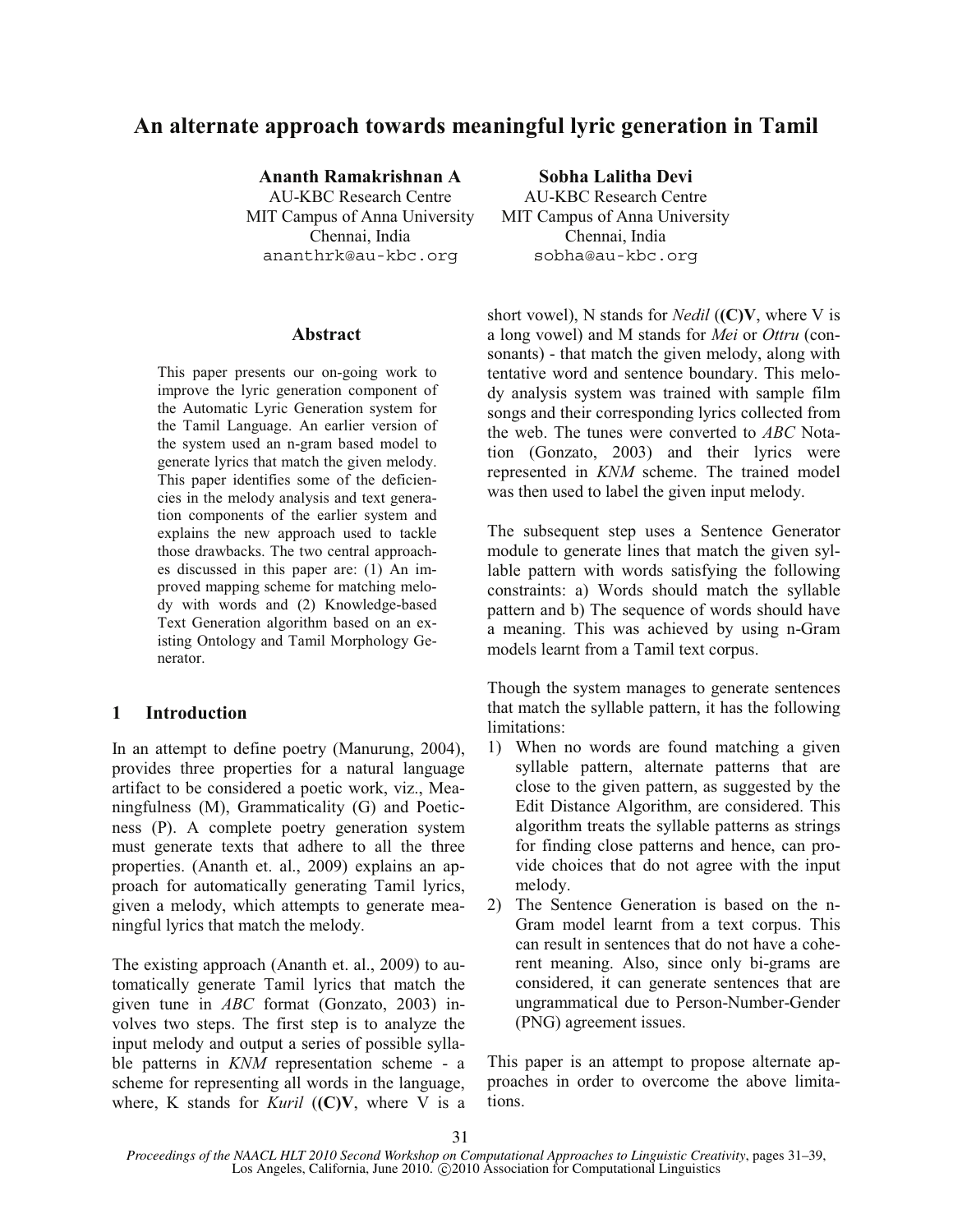# **2 Limitations of existing approach**

#### **2.1 Finding close matches to syllable patterns**

In the existing system, when no words are found matching the given syllable pattern (either due to a small corpus or rarity of the pattern), the closest patterns are considered as alternatives. The closest match to a given syllable pattern is generated based on the Edit Distance algorithm. For example, if the input sequence is given as "NKN" (*long vowel short vowel - long vowel*) and if no words are found matching NKN, closest matches for NKN are generated. Thus, if an edit distance of 1 is considered, the alternate pattern choices are "KKN", "NKM", "NNN", "NMN", etc. However, not all of these syllable patterns can fit the original music notes.

As an example, consider the Tamil word "*thA-marai*" (*lotus*) that fits the pattern NKN. Suppose no words that match the pattern NKN was present in the corpus and other close patterns were opted for, we get:

| Pat. | Word        | Meaning | Match       |
|------|-------------|---------|-------------|
| KKN  | tha-va-Lai  | Frog    | No match    |
| NKM  | $thA-ba-m$  | Longing | No match    |
| NNN  | $kO-sA-lai$ | Cow Hut | Close Match |
| NMN  | $pA-p-pA$   | Child   | No match    |
| .    |             |         |             |

Table 1. Alternative patterns for "NKN"

None of the above words can be used in the place of "*thA-ma-rai*", a good fit for a NKN pattern, as they don't *phonetically* match (except for a closebut-not-exact "*kO-sA-lai"*) and hence cannot be used as part of the lyric without affecting the intended melody.

### **2.2 Ungrammatical or meaningless generation**

The Sentence Generation algorithm was based on the n-Gram model built from a text corpus. Given that n-Gram based generation schemes have inbuilt bias towards shorter strings, it can end-up generating meaningless and ungrammatical sentences. As observed in (Ananth et.al., 2009), we can get sentences such as:

# அவன் நடந்து சென்றாள்

*(\* avan-He-3sm nadandhu-walk sendrAlY-3sf) (He reached by walking)* 

Here, the subject *avan (He)*, which is a  $3<sup>rd</sup>$  person, singular, masculine noun, does not agree with the verb *sendrAlY*, which is 3<sup>rd</sup> person, singular, feminine. Thus, the noun and the verb do not agree on the gender. The correct sentence should be:

#### அவன் நடந்து சென்றா<u>ன்</u>

(*avan-3sm nadandhu sendrAn*-3sm)

This is happening because the bi-gram score for **EXAMPLE COULD EXAMPLE THIS IS DEPT.**<br> **EXAMPLE COULD** be greater than .

Similar disagreements can happen for other aspects such as person or number. Though performing a joint probability across words would help in reducing such errors, it would slow down the generation process.

In addition to the above ungrammatical generation problem, the system can also generate meaningless sentences. Though, some of them can be considered as a *poetic license*, most of them were just non-sensical. For example, consider the following sentence generated by the n-Gram sentence generation system:

### \* அது இது என்

*(adhu-that idhu-this en-my)*  (*that this my)* 

The above sentence does not convey any coherent meaning.

#### **2.3 Ability to control theme/choice of words**

Given the nature of the Sentence generation algorithm, it is not possible for the program to handpick specific words and phrases. That is, the whole generation process is guided by the probability values and hence it is not possible to bias the algorithm to produce utterances belonging to a particular theme.

In the subsequent sections, we explain the alternative approaches to tackle the above limitations.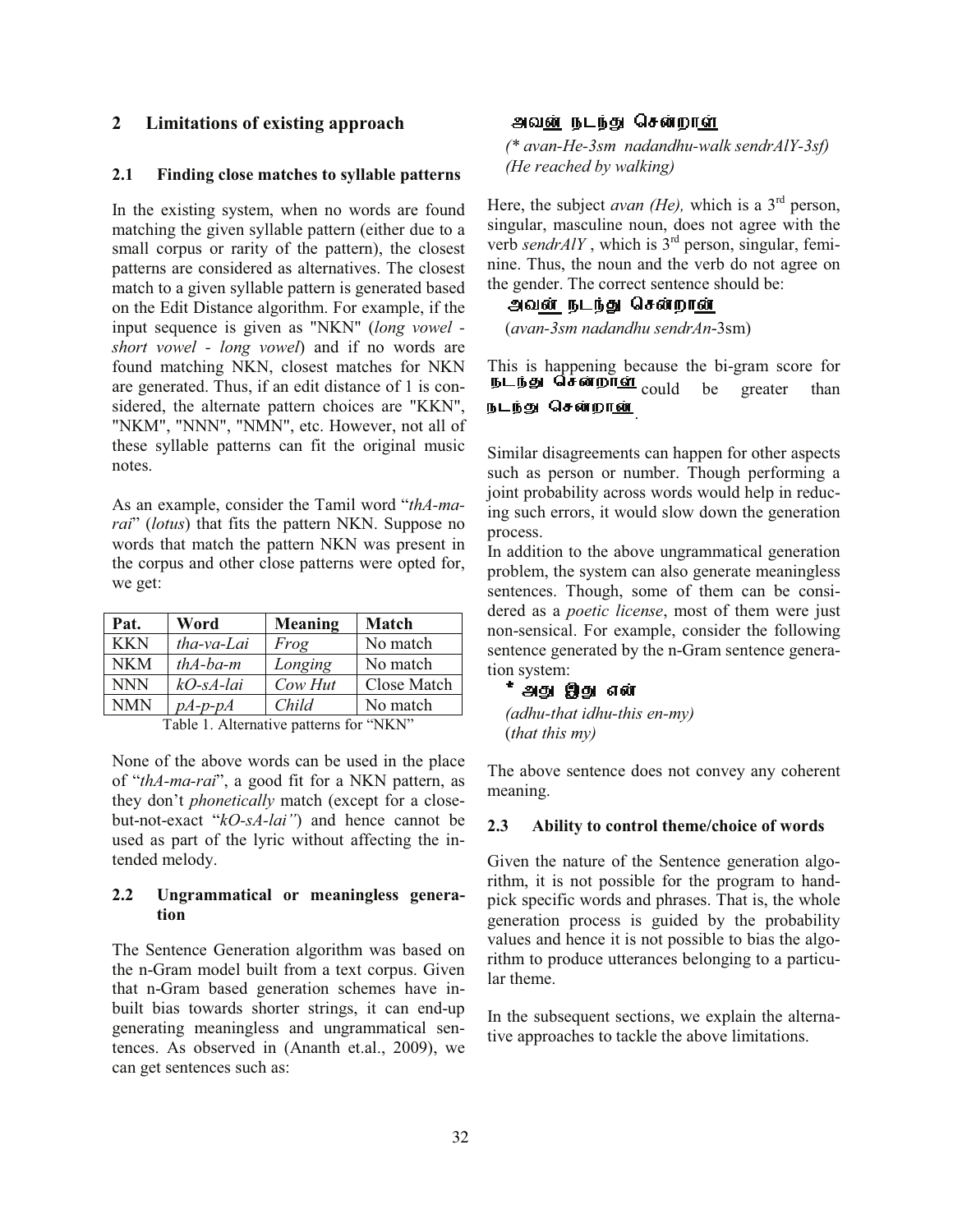### **3 Closest Syllable Patterns**

The existing approach uses the *KNM Notation* for representing all words in the language. This phonetic representation is at the most basic level, i.e., alphabets, and hence can be used to represent all words in the language. The *KNM notation* is generated by the melody analyzer and is used throughout the system for generating sentences. Though this representation scheme is at the most basic level, it does not help in cases where we are looking for alternate or close matches. Thus, we need to come up with a representation scheme at a higher level of abstraction that will help us in providing valid choices without compromising the requirements of the melody. To this end, we hereby propose to use elements from classic poetry metric rules in Tamil Grammar (Bala et. al., 2003) as defined in the oldest Tamil Grammar work, *Tholkappiyam* (Tholkappiyar, 5<sup>th</sup> Century B.C.).

#### **3.1 Meter in classical Tamil Poetry**

Meter is the basic rhythmic structure of a verse and the basic term that refers to Tamil meter is *pA*. Each line in the poem is called an *adi,* which, in turn, is made up of a certain number of metrical feet known as the *ceer (*words/tokens*)*. Each *ceer* is composed of a certain metrical units called *asai* (syllables) which are made up of letters (vowels and consonants) that have certain intrinsic length/duration, known as *mAthirai*. The above entities are known as the core structural components of a Tamil poem (Rajam, 1992)

The basic metrical unit *asai* is mostly based on vowel length. There are two basic types of *asai*: *nEr asai* (straightness) and *niRai asai* (in a row; array). The *nEr asai* has the pattern **(C)V(C)(C)** and *niRai asai*, **(C)VCV(C)(C)**. These longestmatching basic *asai* patterns are expanded to represent non-monosyllabic words, but for our needs, we use these two basic *asai* patterns for the new representation scheme.

#### **3.2** *asai***-based Representation Scheme**

In the new representation scheme, the constituents of the KNM representation scheme are converted to *nEr* or *niRai asai* before being sent to the Sentence Generator module. The Sentence Generator module, in turn, makes use of this new representation scheme for picking words as well as for finding alternatives. In this new representation scheme, a *nEr asai* is represented as *Ne* and a *niRai asai* is represented as *Ni*.

The following table illustrates the mapping required for converting between the two representation schemes:

| <b>KNM Representation</b> | asai representation |
|---------------------------|---------------------|
| K                         | Ne                  |
| KM(02)                    | Ne                  |
| N                         | Ne                  |
| NM(02)                    | Ne                  |
| KK                        | Ni                  |
| KKM(02)                   | Ni                  |
| KN                        | Ni                  |
| KNM(02)                   | Ni                  |

Table 2. KNM to *asai* representation

For example, an output line such as, for example, "KK KK KKK" in the old representation scheme will be converted as "*Ni Ni NiNe*" in the new representation based on *asai*. This means that the line should contain three *ceer*(words/tokens) and the first word should be a *nirai asai*, second word should be a *nirai asai* and the third word contains two syllables with a *nirai asai* followed by *nEr asai*.

This new representation scheme helps in coming up with alternatives without affecting the metrical needs of the melody as the alternatives have the same *mAthirai* (length/duration). Thus, if we are given a pattern such as "*NiNe*", we have several valid choices such as "KKK" (originally given), "KKMK", "KKMKM", "KKN", "KKMN" and "KKMNM". We can use words that match any of the above patterns without compromising the duration imposed by the original music note. This way of choosing alternatives is much better than using the Edit Distance algorithm as it is based on the original meter requirements as against matching string patterns.

To use the previous example of "*thA-ma-rai*" (*lotus*) (NKN) in this new representation scheme, we get, "*NeNi*" and all the following words will match: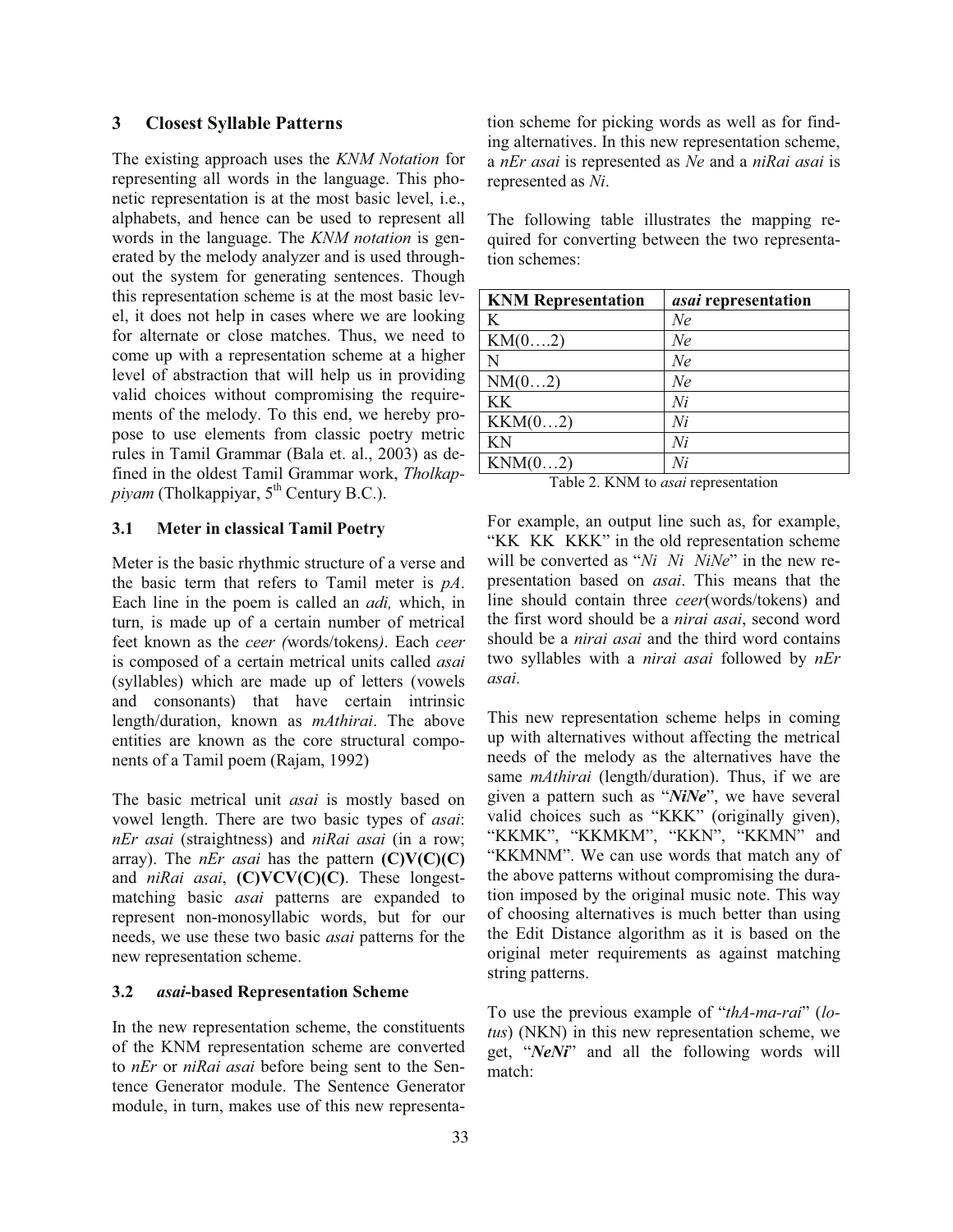| Word                           | <b>KNM</b> scheme |
|--------------------------------|-------------------|
| nE-ra-lai (straight wave)      | NKN               |
| Sa-nj-nja-la-m (doubt)         | <b>KMKKM</b>      |
| Ma-ng-ka-la-m (auspicious)     | <b>KMKKM</b>      |
| a-m-bi-kai (goddess)           | <b>KMKN</b>       |
| $vE$ -ng-ka-ta-m (Venkatam – a | <b>NMKKM</b>      |
| name)                          |                   |

Table 3. NKN alternatives using *asai* representation

The above (valid) choices such as KMKKM, NMKKM, etc. are not possible with just using the Edit Distance algorithm. Thus, the architecture of the system now consists of a new component for this conversion (Figure 1)



Figure 1. System Approach with new *ASAI* converter

### **4 Knowledge-based Sentence Generation**

The goal of the Sentence Generation module is to generate sentences matching the input pattern given in the new *asai* representation scheme. The existing system generated sentences based on the n-Gram language model created from a text corpus of poems and film songs. However, as explained earlier, this can result in ungrammatical or meaningless sentences being generated. In order to overcome this limitation, the Sentence Generation module is completely overhauled using a knowledge-based approach. A Tamil Morphology generator component, built in-house, is used to generate grammatically correct sentences from this knowledge base.

### **4.1 Knowledge Base**

The knowledge base consists of: (a) set of verbs along with their selectional restriction rules (b) hand-coded sub-categorization Ontology with nouns and (c) list of adjectives and adverbs learned from a text corpus.

### **4.1.1 Verbs and Selectional Restrictions**

Selectional restriction is defined as the right of the verb to select its arguments. Verb is the nucleus of a sentence and has the nature of choosing its arguments. Any particular verb can take its arguments only according to its selectional restriction constraints. When these constraints are violated, the meaning of the sentence is affected. This violation of selectional restriction rules may lead to semantically wrong sentences or figurative usages. Correctness of a sentence not only depends on the syntactic correctness, but also with the semantic interpretation of the sentence.

#### **4.1.2 Syntactic Classification**

Verbs can be broadly classified into three divisions, viz., monadic, dyadic and triadic verbs. Monadic verbs can have only one argument - the subject. Dyadic verbs can have two arguments subject and object. Triadic verbs can take three arguments - subject, direct and indirect objects. But there is no strict rule that the triadic verbs should have all three arguments or the dyadic verbs should have the two arguments filled. There can be overlaps between these groups of verbs. Triadic verb can drop the indirect object and have a Prepositional Phrase (PP) attached with the sentence. Dyadic verb can drop the object and still give a valid sentence. The verbs are grouped according to the sub-categorization information of the subject and object nouns. The sub-categorization features are explained in the following section. At present, we are using only Monadic and Dyadic verbs for our sentence generation purposes.

#### **4.1.3 Sub-Categorization**

Sub-categorization features explain the nature of the noun. The subject and object nouns are ana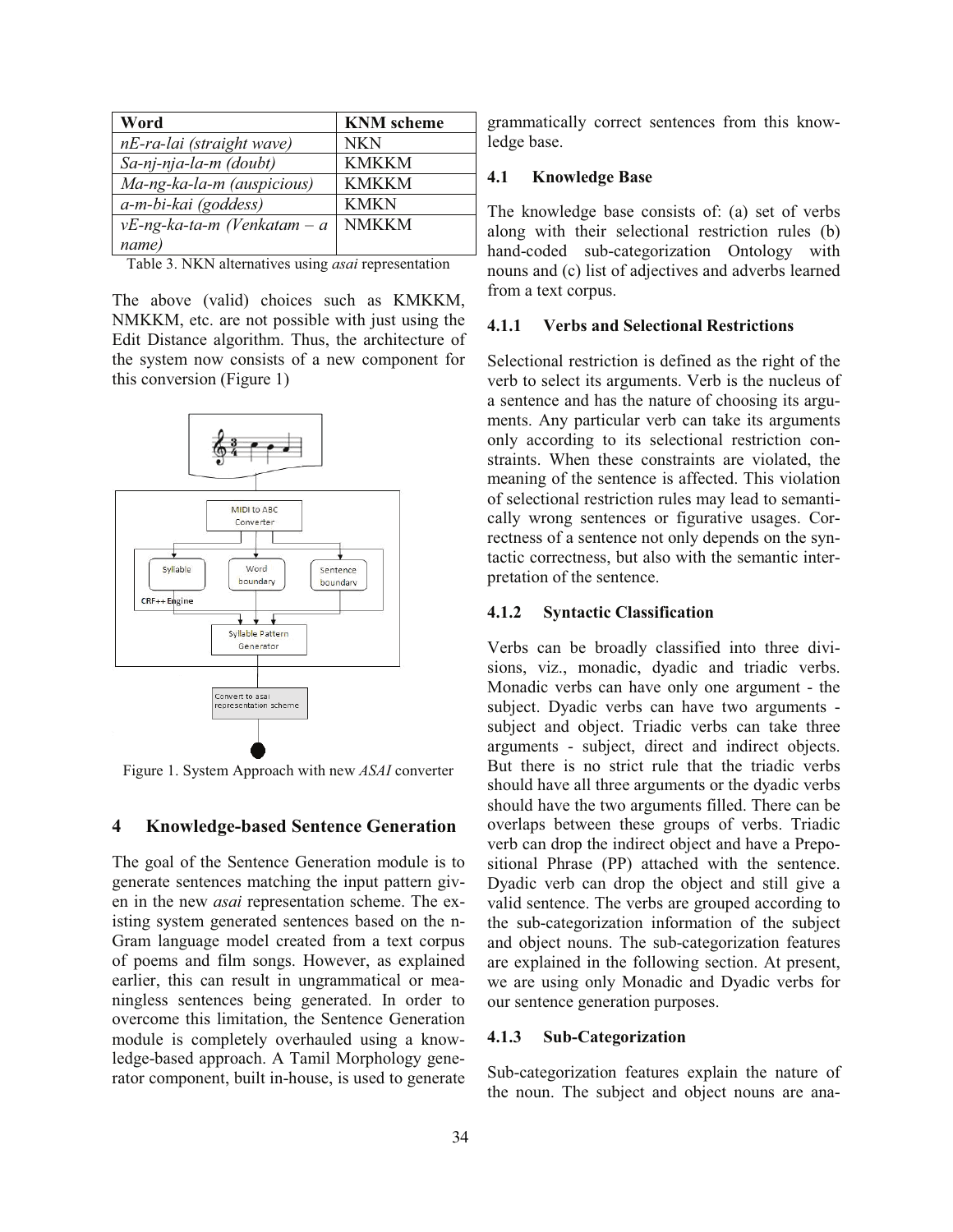lyzed using these features. These features may include the type of noun, its characteristics, state etc. Sub-categorization information includes the features such as [±animate], [±concrete], [±edible] etc.

Some of the features and the meanings are listed below:

| [+animate]            | All animals, human beings      |  |  |
|-----------------------|--------------------------------|--|--|
| $[+$ human]           | All human beings               |  |  |
| $[+female]$           | of<br>Animals/human<br>beings  |  |  |
|                       | feminine gender                |  |  |
| $[+ solid]$           | Things that are in solid state |  |  |
| [+vehicle]            | All vehicles                   |  |  |
| $[+ \text{concrete}]$ | Things that physically exist   |  |  |
| [-concrete]           | Things that do not physically  |  |  |
|                       | exist                          |  |  |
| [+edible]             | Things that can be eaten       |  |  |
| [-edible]             | Things that cannot be eaten    |  |  |
| [+movable]            | Things that are movable        |  |  |
| [-movable]            | Things that are not movable    |  |  |

Table 4. Sub-categorization Features

#### **4.1.4 Ontology of Nouns**

The sub-categorization features are used in the formulation of general Ontology of Nouns. It is made with respect to the usage of language. The Ontology that is developed has the following salient features:

- It is a language-based Ontology originally developed for English and has been customized for Tamil
- Nodes in the Ontology are the actual subcategorization features of Nouns
- It is made according to the use of nouns in the Tamil language
- Each node will have a list of nouns as entries for that node

The complete Ontology can be found in (Arulmozhi, et. al., 2006)

#### **4.1.5 Contents of Knowledge Base**

At present, the knowledge-base consists of 116 unique verbs, 373 selectional restriction rules and 771 Nouns in the Ontology.

The verbs list includes both cognitive as well as non-cognitive verbs. Examples of verbs include *pAr* (to see), *kelY* (to listen), *vA* (to come), *thEtu* (to search), *piti* (to catch), *po* (to go), *kal* (to learn), etc.

The selectional restriction rules are stored as follows:

*Verb=>subject\_category;subject\_case=>object\_c ategory;object\_case.* 

When a verb does not take any object, the keyword *[no\_obj]* is used to denote the same. In addition to the subject and object categories, the rule also contains the appropriate case markers to be used for the subject and object nouns. This additional information is stored for use by the Morph Generation component.

Some examples of selectional restriction rules are given below:

*pAr=>[+living,+animate,+vertebrate,+mammal, +human];NOM=>[no\_obj]* 

*pAr=>[+living,+animate,+vertebrate,+mammal, +human];NOM=>* 

*[+living,+animate,+vertebrate,+mammal,+human ];ACC* 

*pi-*

*ti=>[+living,+animate,+vertebrate,+mammal,+h uman];NOM=>[living,+concrete,+movable,+artif act,+solid,+instrument, vehicle,+implements];NOM* 

*pi-*

*ti=>[+living,+animate,+vertebrate,+mammal,+h uman];NOM=>[no\_obj]*

Here, *ACC*, *NOM*, *DAT*, etc. denote the case markers to be used for the subject and object nouns.

The 771 Nouns are stored across several files according to their position in the Ontology. An Ontology map is used to determine the list of nouns present in a particular node position.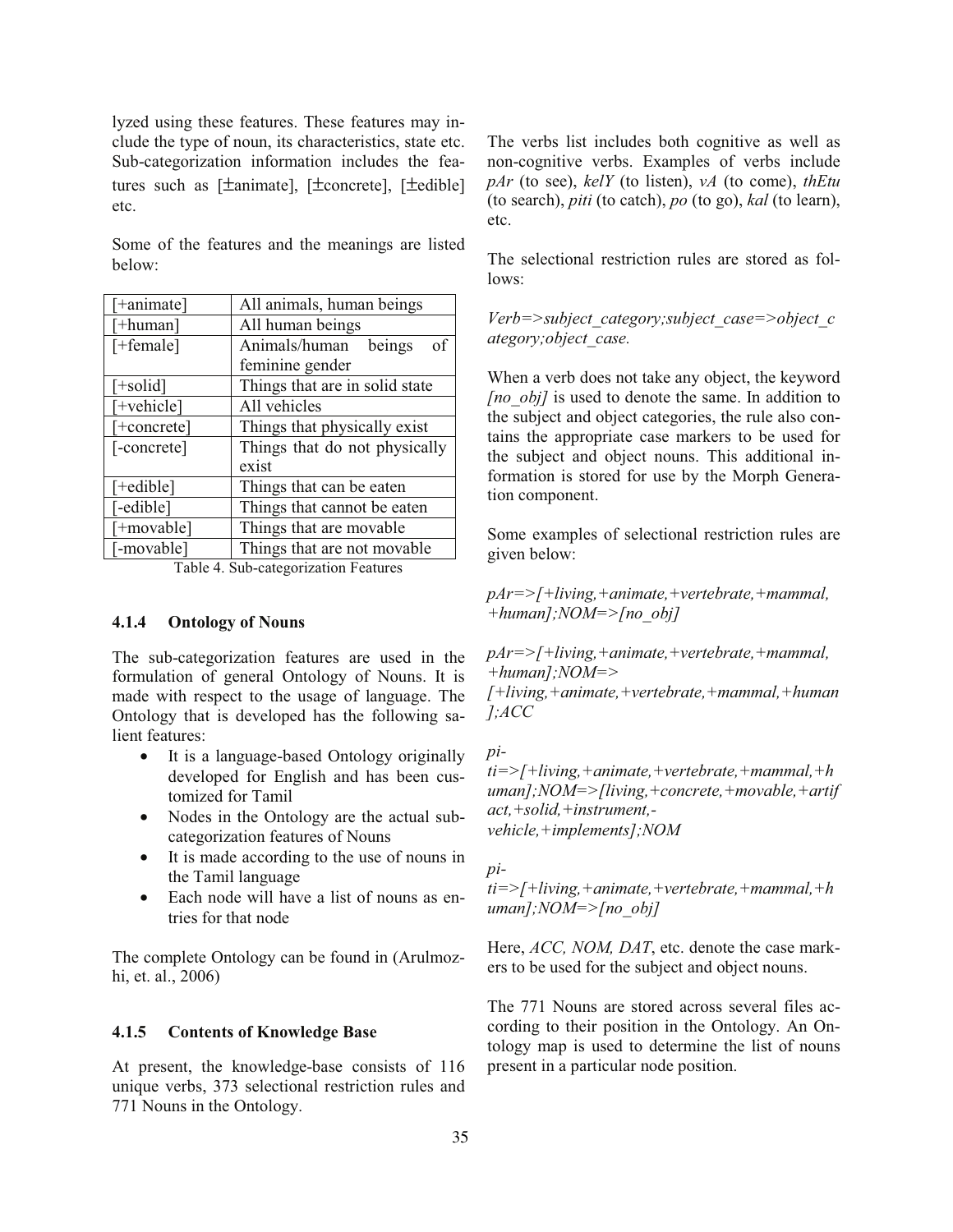### **4.1.6 Adjectives and Adverbs**

In addition to the verbs and nouns mentioned above, the knowledge-base also contains a list of adjective-noun and adverb-verb bi-grams learnt from a text corpus. This information is used to augment the Sentence Generator with words from these POS categories.

# **4.2 Tamil Morphological Generator**

Tamil is a densely agglutinative language and displays a unique structural formation of words by the addition of suffixes representing various senses or grammatical categories, to the roots or stems. The senses such as person, number, gender and case are linked to a noun root in an orderly fashion. The verbal categories such as transitive, causative, tense and person, number and gender are added to a verbal root or stem. Thus, with the given knowledge-base and a Tamil Morphological generator component one can generate grammatically correct sentences.

We use the Tamil Morphological Generator component (Menaka et. al., 2010) to generate inflections of subject/object nouns with appropriate number & case and the verbs with person, number and gender suffixes.

# **4.3 Sentence Generation**

Given a line in *asai* representation scheme, the sentence generation module is responsible for generating a grammatically correct and meaningful sentence matching the given *asai* scheme. It achieves the same by using the knowledge-base along with the Tamil Morphology Generator component (Figure 2). In addition to the *asai* representation, the module also accepts the tense in which the sentence must be written. The rest of the parameters such as person, gender and case are automatically deduced by the module.



Figure 2. Sentence Generator module

The algorithm for generating a matching sentence is as follows:

1. Pick a selectional restriction rule, R in random

2. For each noun, SUB\_N in subject\_category of rule, R:

2.1 Guess the gender for SUB\_N based on subject category

2.2 For each noun, OBJ N in object category:

2.2.1 Use Morphology Generator component to get morphed nouns & verbs based on tense, person, gender and case.

2.2.2 Generate sentences of the form [SUB\_N] [OBJ\_N] [VERB]

2.2.3 Add adjectives or adverbs, if needed

2.2.4 Repeat words, if needed

2.2.4 Add to list of sentences generated

3. Check the list of sentences against the *asai* pattern. If matches, return sentence. Otherwise, go to step 1.

Table 5. Sentence Generation Algorithm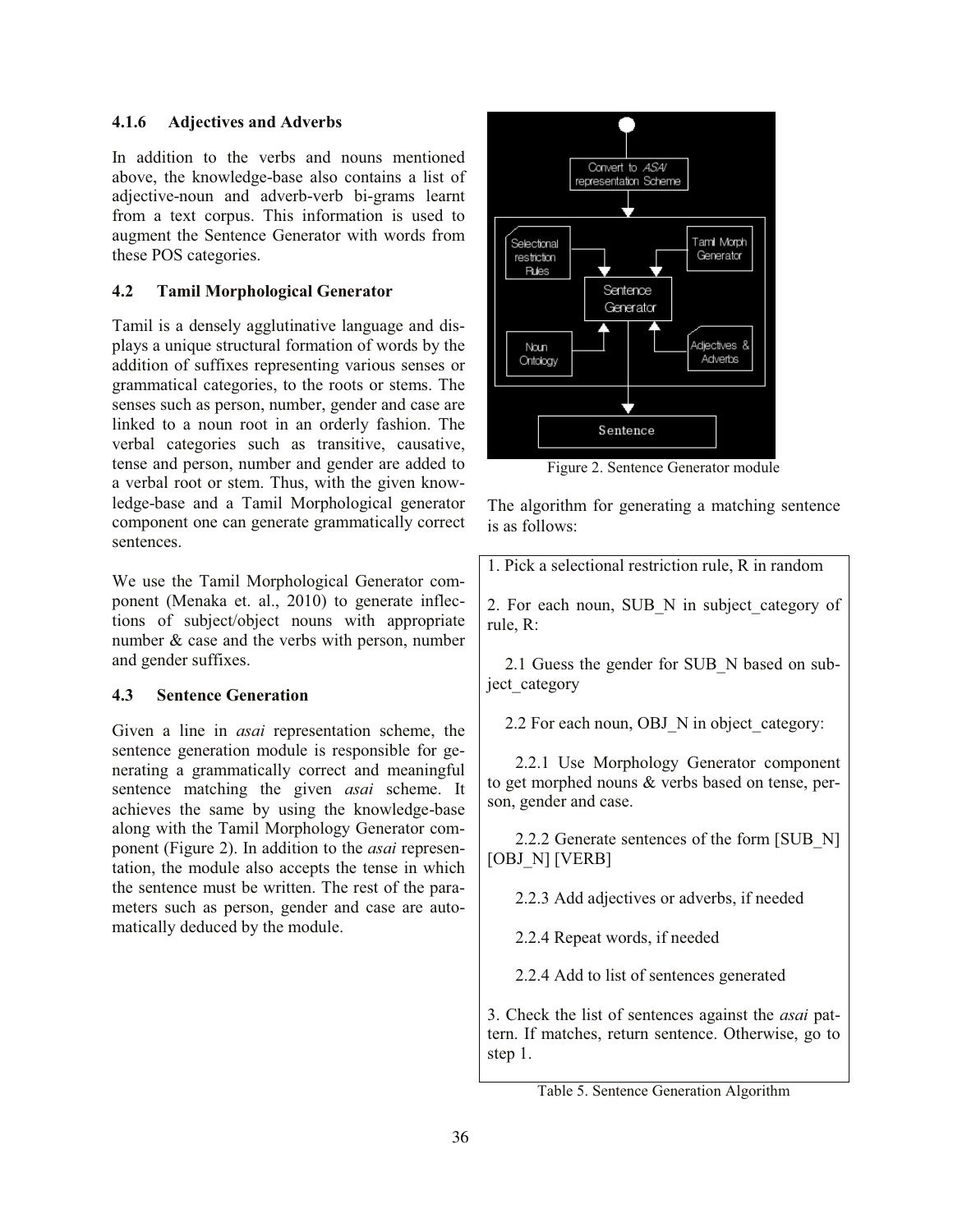Details about steps such as matching against *asai* pattern, gender identification, word repetition and adding adjectives/adverbs are explained below.

# **4.3.1 Matching against** *asai* **pattern**

The list of sentences generated from the module are compared against the given *asai* pattern. The matching could either be an exact match or a reordered match. That is, since Tamil is a relatively free word-order language, the generated sentence can also be re-ordered, if required, to match the given *asai* pattern. However, when adjectives or adverbs are added to the sentence, they need to maintain their position in front of the noun or verb respectively and hence they are not re-ordered. For now, we do not weight the sentences and hence return the first matching sentence.

# **4.3.2 Gender Identification**

As noted in the algorithm, the gender needs to be automatically guessed. In Tamil, the gender of the subject is denoted by the appropriate suffix in the verb. If a personal pro-noun such as *nAnY* (I) or *nI* (you) is used as subject, then any of masculine or feminine gender can be used without affecting the grammatical correctness of the verb. In this case, the program uses the default value of masculine gender. If the subject is not a personal pronoun, the gender for the verb is guessed based on the subject category of the subject noun. If the subject category explicitly mentions [+human, +living, +female,…], then feminine gender is returned. If the subject category explicitly mentions [+human, +living, -female,…], then masculine gender is returned. Otherwise, if [+human, +living,…] is present, but there is no explicit mention of +female or –female, it defaults to honorific suffix. In all other cases, neuter gender is returned.

# **4.3.3 Adding adjectives and adverbs**

The Sentence Generator module using the selectional restriction rules can only create sentences of the form "*[subject] [object] [verb]"*. However, typical lyrics will not always contain just three word sentences and thus, the ability to put more words in a sentence generated by our system is required. In such cases, a look-up list of adjectives and adverbs is used for filling the additional words required by the syllable pattern. This look-up list is generated from a POS-tagged text corpus from which the list of adjective-noun, adverb-verb bigrams are added to the look-up list. Whenever a sentence needs more than three words, this look-up list is consulted to generate sentences that add the relevant adjectives to subject or object nouns and relevant adverbs before the verb. Each possible combination of such sentences is generated and added to the list of sentences.

# **4.3.4 Word repetition**

An additional approach to handle lines with more than three words is to repeat certain words already present in the "*[subject] [object] [verb]*" output. If an adjective or adverb is already added to the sentence, then preference for repetition is given to the adjective/adverb subject to the constraints of the input *asai* scheme. Otherwise, the verb is chosen for repetition. Finally, the subject and object nouns are considered.

# **5 Experiments**

The goal of the experiment was to validate whether the sentences generated using the Knowledgebased approach are more grammatical and meaningful than the n-Gram approach. In order to test this hypothesis, a set of 10 syllable patterns was given to the old n-Gram system and 30 sentences were generated from them. The new knowledgebased approach was also given the syllable patterns and the resulting 32 sentences were collected. In order to avoid any bias, these 62 sentences were interleaved in a single document and this document was given to five human evaluators for scoring each sentence. The scoring methodology is as follows:

| <b>Score</b>                 | Meaning                                                  |
|------------------------------|----------------------------------------------------------|
|                              | Incorrect                                                |
| $\overline{2}$               | Grammatically perfect, but no mean-<br>ing at all        |
| $\mathbf{c}$                 | Grammatically correct but only par-<br>tially meaningful |
|                              | Both Grammar and Meaning are only<br>partially correct   |
| $\sim$                       | Perfect                                                  |
| Table 6. Scoring methodology |                                                          |

Based on the scores given by the human evaluators, the sentences generated using the n-Gram ap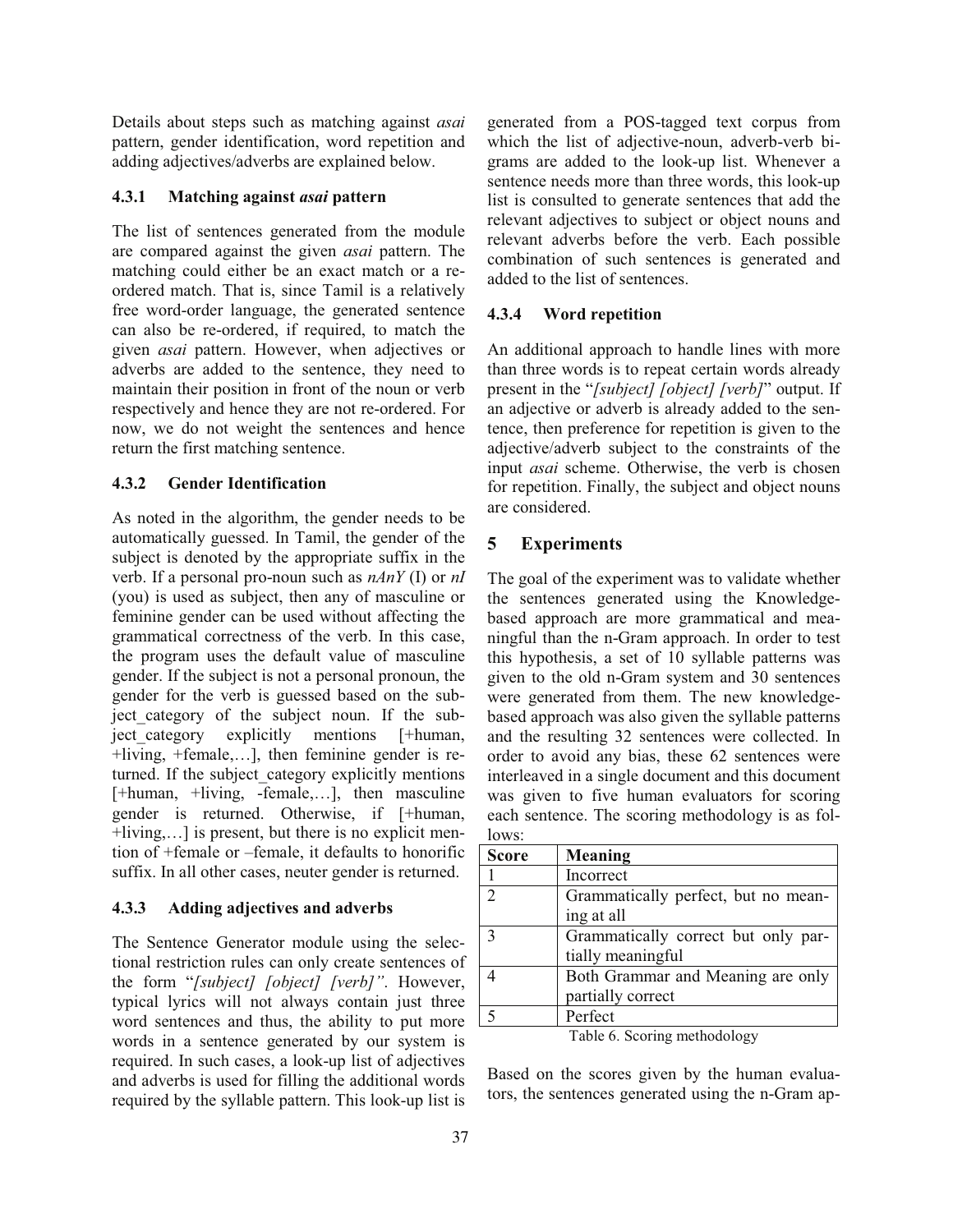proach scored an average of **2.06**, whereas the sentences generated using the knowledge-based approach scored an average of **4.13**. This clearly demonstrates that the new approach results in consistently more grammatical and meaningful sentences.

A break-down of statistics based on the scores given by each evaluator is given below (Table 7):

|                                           | $E-1$          | $E-2$ | $E-3$ | $E-4$ | $E-5$ |
|-------------------------------------------|----------------|-------|-------|-------|-------|
| <b>Score</b><br>Avg.<br>$(KB)^*$          | 4.5            | 4.38  | 4.06  | 4.09  | 3.63  |
| Avg. Score (n-<br>G)                      | 2.37           |       | 3.3   | 2.13  | 1.5   |
| #<br><b>Sentences</b><br>scoring 5 (KB)   | 25             | 25    | 23    | 20    | 14    |
| #<br><b>Sentences</b><br>scoring $5(n-G)$ | 6              |       | 14    |       |       |
| #<br><b>Sentences</b><br>scoring 1 (KB)   | $\overline{2}$ |       |       | 4     |       |
| #<br><b>Sentences</b><br>scoring $1(n-G)$ | 16             | 30    |       | 19    | 25    |

Table 7. Detailed Statistics

*\**KB = Knowledge-based approach and n-G = n-Gram based approach.

A subset of syllable patterns given to the system and the sentences generated by the system are given below:

| Input                                        | NM                  | <b>KKMKMKMK</b> |  |
|----------------------------------------------|---------------------|-----------------|--|
|                                              | <b>KMNM</b>         |                 |  |
| Intermediate Form                            | Ne NiNeNeNe NeNe    |                 |  |
| Sentences                                    |                     |                 |  |
| நாம் அரங்கத்துக்கு வந்தோம்                   |                     |                 |  |
| (nAm-we arangathukku-stadium vanthOm-came)   |                     |                 |  |
| (We came to the stadium)                     |                     |                 |  |
| நீ சிறைச்சாலைக்கு வந்தாய்                    |                     |                 |  |
| (nee-You siraichAlaikku-prison vanthAi-came) |                     |                 |  |
| (You came to the prison)                     |                     |                 |  |
|                                              |                     |                 |  |
| Input                                        | <b>NN KKNN NMNM</b> |                 |  |
| <b>Intermediate Form</b>                     | NeNe NiNeNe NeNe    |                 |  |
| Sentences                                    |                     |                 |  |
| நடனத்தை கேட்டார்<br>ராஜா                     |                     |                 |  |

(\* *rAjA-*King *nadanathai-*dance *kEttAr-*listen) (*The King listened to the dance*)

நீங்கள் பிடித்தீர்கள் கையை

(*neengal-*You *piditheergal-*caught *kaiyai-*hand) (*You caught the hand*)

Here, the sentence "*rAjA-*King *nadanathai-*dance *kEttAr-*listened" (*The King listened to the dance*) is generated due to the fact that the noun *dance* is taken from the Ontology node "*content*" that also contains nouns for *music*, *drama*, etc. for which the verb *listen* matches perfectly. Thus, this semantically meaningless sentence is generated due to the present sub-categorization levels of the nouns Ontology. In addition to this, Ontology based generation can also create semantically meaningless sentences when a verb has more than one sense and the appropriate sense is not taken into consideration.

The next sentence "*neengal-*You *piditheergal*caught *kaiyai-*hand" (*You caught the hand*) is an example of a sentence in which the verb and object noun were re-ordered to match the input pattern.

# **6 Limitations and Future Work**

From the initial set of experiments, we see that the knowledge-based approach results in generating grammatically correct and mostly meaningful sentences. Also, unlike the Edit Distance algorithm, the new *asai* representation scheme consistently provides valid choices and alternatives for syllable patterns, thus resulting in better coverage.

We are also currently working on introducing cohesion across multiple lines of the verse by (a) grouping related verbs, (b) using semantically related verbs (such as Synonym, Antonym, Hyponym, etc.) from previous sentences and (c) picking rules that can result in using the same subject or object.

The main drawback of the current knowledgebased approach is the lack of poetic sentences and hence the poetic aspect of the verse needs improvement. Although we attempt to introduce structural poeticness by rhyme and repetition, the content aspect of the poem remains a bottleneck given our approach of using selectional restriction rules that does not lend well for figurative sentences.